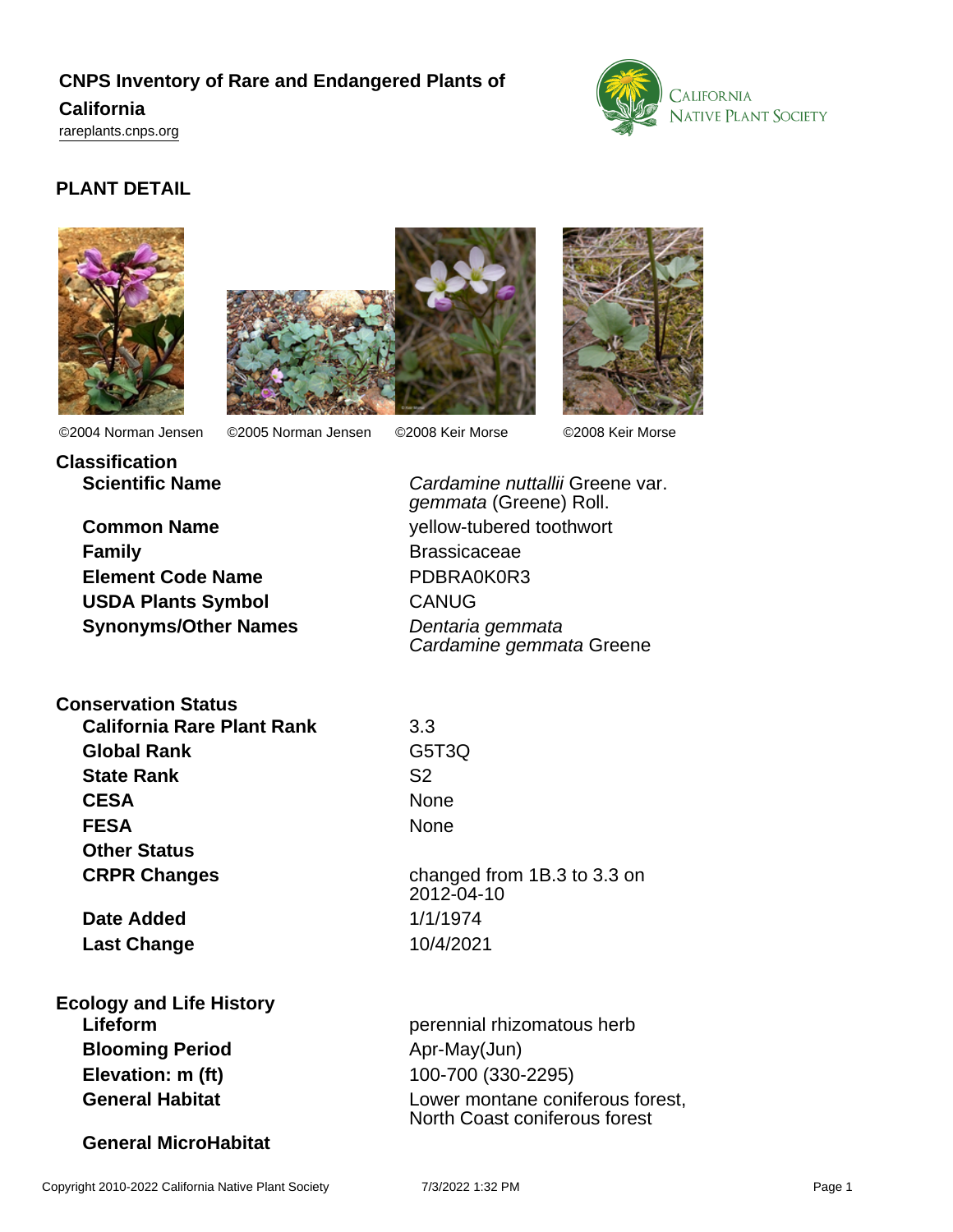# **Element Occurrence Data from California Natural Diversity Database**

| <b>Total Element Occurrences</b> |    |
|----------------------------------|----|
| <b>Element Occurrence Ranks</b>  |    |
| Excellent (A)                    | ი  |
| Good (B)                         | 3  |
| Fair (C)                         | 1  |
| Poor (D)                         | O  |
| None (X)                         | O  |
| Unknown (U)                      | 13 |
| <b>Occurrence Status</b>         |    |
| Historical, $> 20$ years         | 17 |
| Recent, $<$ 20 years             | n  |
| Presence                         |    |
| <b>Presumed Extant</b>           | 17 |
| <b>Possibly Extirpated</b>       | O  |
| <b>Presumed Extirpated</b>       |    |
|                                  |    |

#### **Location**

**CA Endemic** No **Counties** Del Norte (DNT)

#### **States**

California (CA), Oregon (OR), Washington (WA)

#### **Quads**

Crescent City (4112472), Gasquet (4112378), High Divide (4112481), High Plateau Mtn. (4112388), Hiouchi (4112471), Hurdygurdy Butte (4112377), Shelly Creek Ridge (4112387), Smith River (4112482)

#### **Notes**

Definitions of codes preceding a county and/or quad:

 \* Presumed extirpated (\*) Possibly extirpated

Species may be present in other areas where conditions are favorable. These data should NOT be

### substituted for pre-project review or for on-site surveys.

# **General Notes**

Previously on List 1B.3. Possibly threatened by mining. Candidate for state listing in OR. Main distinction between varieties of C. nuttallii treated in  $TJM$  (1993) is differences in rhizomal leaves; however, rhizomal leaf morphology has been found to be highly variable and generally not useful for recognizing varieties within the species. Needs field surveys and further study. A synonym of C. nuttallii in TJM 2. USFWS uses the name C. gemmata. See Pittonia 1:162 (1888) for original description, and Harvard Papers in Botany 4:43-48 (1993) for revised nomenclature.